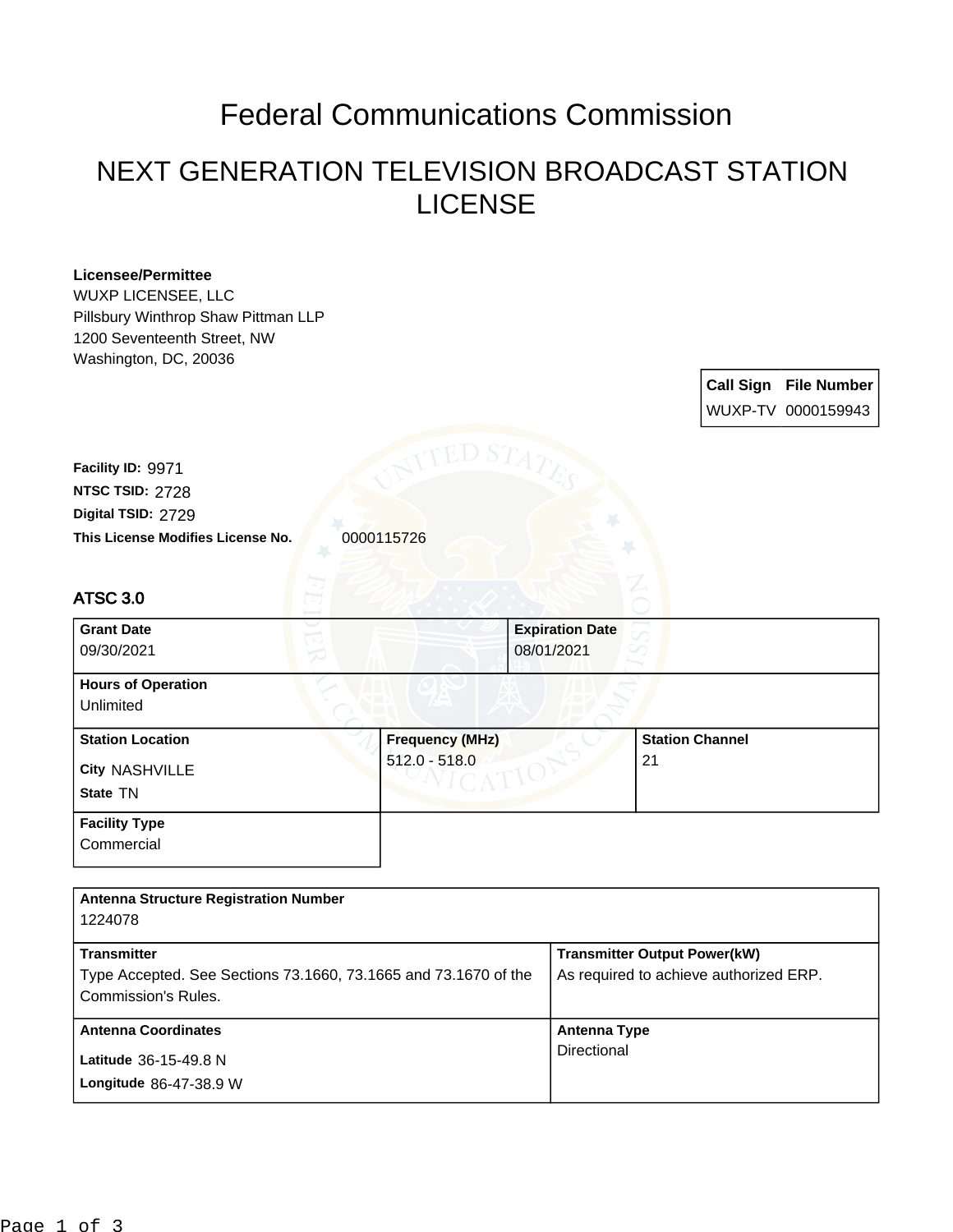| <b>Description of Antenna</b>                            |                                                   |
|----------------------------------------------------------|---------------------------------------------------|
| Make DIE                                                 |                                                   |
| Model TFU-24DSC-R C170                                   |                                                   |
| Antenna Beam Tilt (Degrees Electrical)                   | Antenna Beam Tilt (Degrees Mechanical @           |
| 0.75                                                     | <b>Degrees Azimuth)</b>                           |
|                                                          | Not Applicable                                    |
| <b>Major Lobe Directions</b>                             | <b>Maximum Effective Radiated Power (Average)</b> |
| 20.0 160.0                                               | 1000 kW                                           |
|                                                          | 30.00 DBK                                         |
| <b>Height of Radiated Center Above Ground (Meters)</b>   | <b>Height of Radiated Center Above Mean Sea</b>   |
| 352                                                      | Level (Meters)                                    |
|                                                          | 595.2                                             |
| Height of Radiated Center Above Average Terrain (Meters) | <b>Overall Height of Antenna Structure Above</b>  |
| 413                                                      | <b>Ground (Meters)</b>                            |
|                                                          | See the registration for this antenna structure.  |

## Waivers/Special Conditions

• The license expiration date provided herein is tolled pursuant to 47 U.S.C. §307(C)(3) pending a final decision on the stations license renewal application. Furthermore, this license is subject to any action taken by the Commission on the renewal application.

| <b>ATSC 1.0</b> |  |  |
|-----------------|--|--|
|                 |  |  |

Commercial

**Call Sign Facility ID** WKRN-TV 73188

| <b>Grant Date</b><br>06/10/2020                       | $\sqrt{C}$                                | <b>Expiration Date</b><br>08/01/2021 |                              |  |
|-------------------------------------------------------|-------------------------------------------|--------------------------------------|------------------------------|--|
| <b>Hours of Operation</b><br>Unlimited                |                                           |                                      |                              |  |
| <b>Station Location</b><br>City NASHVILLE<br>State TN | <b>Frequency (MHz)</b><br>$548.0 - 554.0$ |                                      | <b>Station Channel</b><br>27 |  |
| <b>Facility Type</b>                                  |                                           |                                      |                              |  |

| <b>Antenna Structure Registration Number</b><br>1058822                                                             |                                                                               |
|---------------------------------------------------------------------------------------------------------------------|-------------------------------------------------------------------------------|
| <b>Transmitter</b><br>Type Accepted. See Sections 73.1660, 73.1665 and 73.1670 of the<br><b>Commission's Rules.</b> | <b>Transmitter Output Power(kW)</b><br>As required to achieve authorized ERP. |